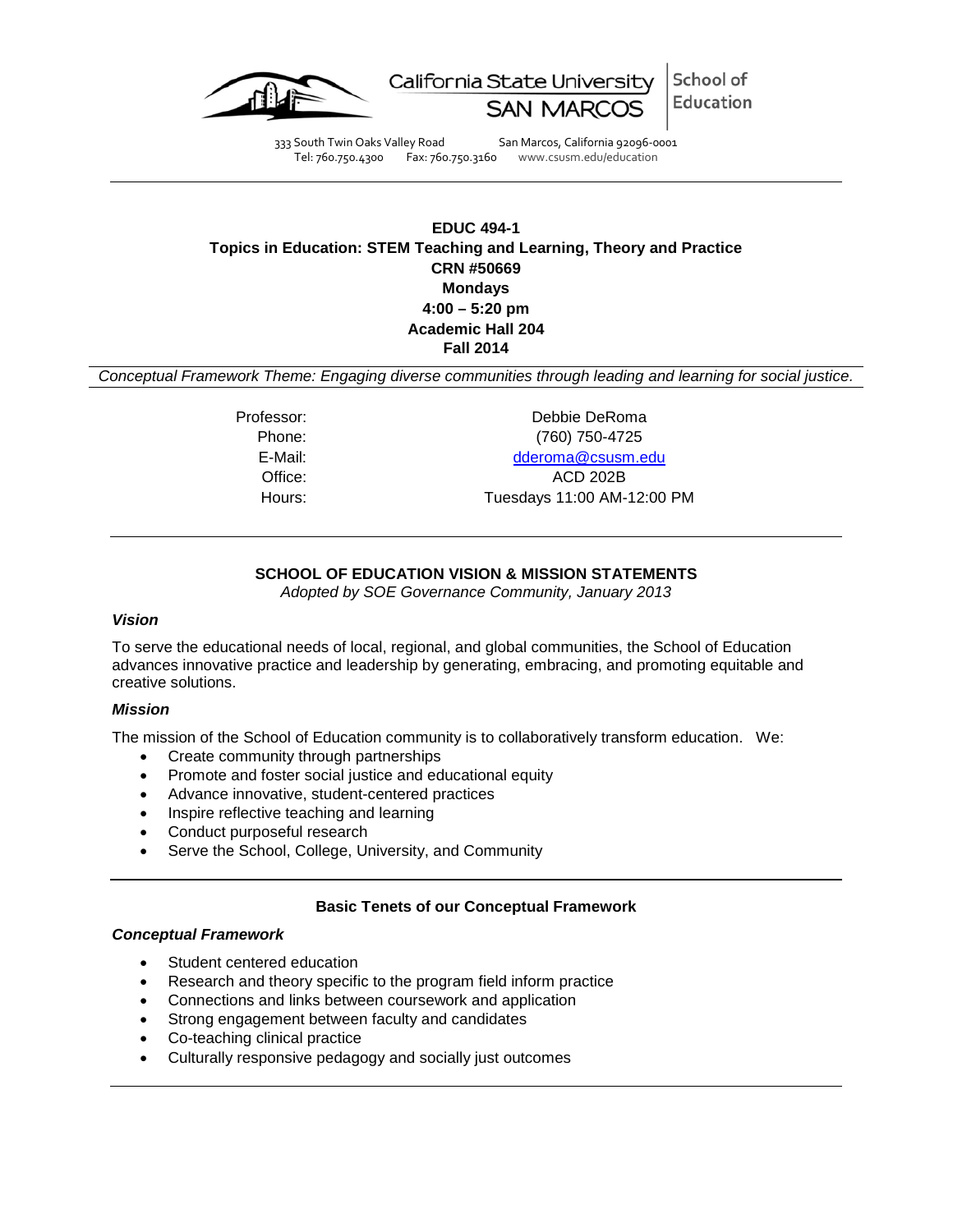#### **COURSE DESCRIPTION**

The course is designed for students serving as Learning Assistants (LAs), Teaching Assistants (TAs), and Supplemental Instructors (SIs) in undergraduate STEM courses. The course will help integrate educational theory, pedagogy, and practice. It will touch on theoretical issues such as conceptual development, conceptual change, collaborative learning, technology in education, and students' conceptions of various topics in mathematics and science. It will also focus on practical issues encountered in facilitating learning, managing the classroom, formative and summative assessment, curricula development, and differentiating instruction in a collaborative environment. This is a seminarstyle course where students are responsible for weekly readings, in-class discussions, and project presentations all based on the LA, TA, or SI field placement.

#### **Prerequisites**

Accepted as a CSUSM LA, TA, or SI for Spring 2014.

#### **Required Texts**

Weekly course readings will be available online through Cougar Courses (CC).

#### **STUDENT LEARNING OUTCOMES**

As a result of this course, students will be able to:

- Identify univocal vs. dialogic discourse in a STEM classroom
- Apply appropriate questioning strategies in their work as an LA, TA, Tutor, or SI
- Describe the role of formative assessment and the importance of eliciting student thinking in the STEM classroom
- Utilize student preconceptions to design learning/teaching scenarios
- Manage group investigations related to a topic/concept in their fields of expertise
- Evaluate student activity to recognize examples of "doing science" vs. "doing school"
- Identify the intellectual activity of STEM teaching, including the ongoing opportunities to do math or do science as a teacher

### **GENERAL CONSIDERATIONS**

#### **All University Writing Requirement**

All CSU students must demonstrate competency in writing skills as a requirement for graduation. At California State University San Marcos, students complete the graduation writing assessment through the All-University Writing Requirement. This requirement mandates that every course at the University must have a writing component of at least 2,500 words (approximately 10 pages). The assignments for this course meet this requirement.

#### **CSUSM Academic Honesty Policy**

"Students will be expected to adhere to standards of academic honesty and integrity, as outlined in the Student Academic Honesty Policy. All written work and oral presentation assignments must be original work. All ideas/materials that are borrowed from other sources must have appropriate references to the original sources. Any quoted material should give credit to the source and be punctuated with quotation marks.

Students are responsible for honest completion of their work including examinations. There will be no tolerance for infractions. If you believe there has been an infraction by someone in the class, please bring it to the instructor's attention. The instructor reserves the right to discipline any student for academic dishonesty in accordance with the general rules and regulations of the university. Disciplinary action may include the lowering of grades and/or the assignment of a failing grade for an exam, assignment, or the class as a whole."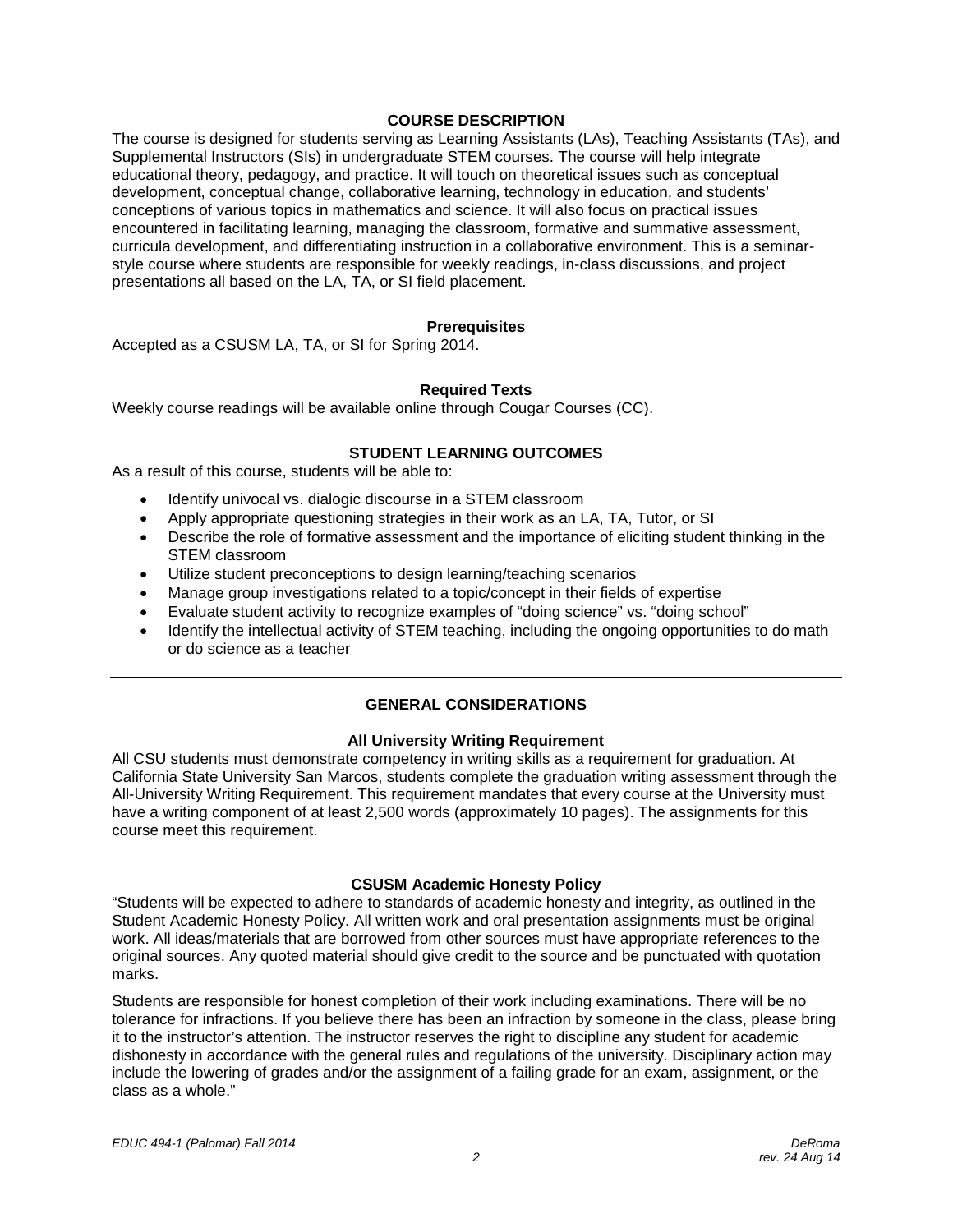Incidents of Academic Dishonesty will be reported to the Dean of Students. Sanctions at the University level may include suspension or expulsion from the University.

*Plagiarism:* As an educator, it is expected that each student will do his/her own work, and contribute equally to group projects and processes. Plagiarism or cheating is unacceptable under any circumstances. If you are in doubt about whether your work is paraphrased or plagiarized see the Plagiarism Prevention for Students website http://library.csusm.edu/plagiarism/index.html. If there are questions about academic honesty, please consult the University catalog.

#### **Students with Disabilities Requiring Reasonable Accommodations**

Students with disabilities who require reasonable accommodations must be approved for services by providing appropriate and recent documentation to the Office of Disable Student Services (DSS). This office is located in Craven Hall 4300, and can be contacted by phone at (760) 750-4905, or TTY (760) 750-4909. Students authorized by DSS to receive reasonable accommodations should meet with their instructor during office hours or, in order to ensure confidentiality, in a more private setting.

#### **COURSE REQUIREMENTS**

#### **Key Assignments**

This course is a seminar, and its success will depend on the active participation of all members in helping to shape the content and its relevance. Our primary activity will be in-depth discussions of course topics and readings. Requirements include the following:

- 1. *Class Discussion/Participation (20%) –* Class members are expected to attend every class session and contribute to class discussions. The purpose of these discussions is to help us as individuals, and as a group, develop meaningful interpretations of the ideas conveyed by the readings, and to make connections to the class members' teaching experiences. There will be weekly questions about the assigned article(s).
- 2. *Weekly Reading Reflections (15%) –* Each class member is expected to answer a collection of questions based on the weekly article reading. Post responses to CC.
- 3. *Weekly Teaching Reflections (15%) –* Each LA is expected to spend approximately 5-7 hours per week working with STEM undergraduates in collaborative, learner-centered environments. Using this experience as a guide, fill out weekly teaching reflection questions. Post responses to CC. These reflections may be shared with the CSM lead faculty; however, LA names – not departments/courses – will be removed. \*\*NOTE\*\* After several weeks, if you have only interacted with a handful of students (and/or mainly on an individual basis), contact your LA course instructor (me).
- 4. *Question Analysis / Peer Observation (20%) –* (A.) Each LA will be required to conduct an analysis of his/her questioning practices. Results of this analysis will be written up and used in class discussions and submitted to the course instructor. (B.) In addition, each LA will complete and submit a written summary of a field observation of another LA. During the LA Seminar, you will also have a consultation session with the LA you observed. (Likewise, you will also be observed and participate in a consultation session.)
- 5. *Poster Assignment (15%)* Working individually or in pairs, students will develop and present a poster that describes how their views of teaching and learning have changed over the course of the semester. The poster will be shared with faculty and fellow students.
- 6. *Weekly Meetings with Lead Faculty in Mathematics and Science to Plan Instruction (15%) –* Each week, LAs are responsible for meeting with the CSM lead faculty to plan and reflect on instruction and to discuss student achievement. Students cannot pass the LA Seminar course if they fail to meet with the Lead Instructor each week. \*\*NOTE\*\* If you find that your Lead Instructor is not meeting with you, notify your LA course instructor immediately so that this can be corrected.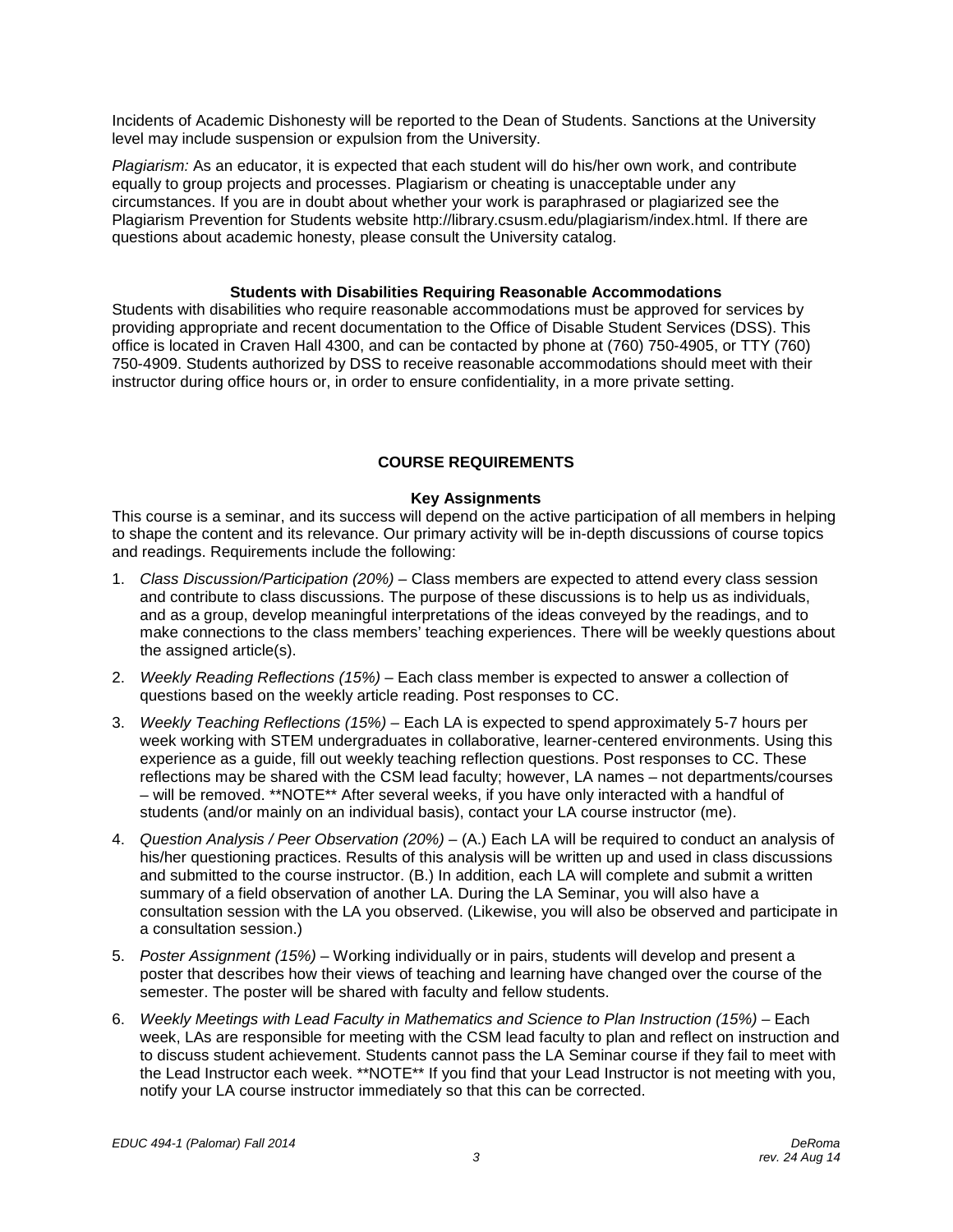#### **Grading**

The following activities contribute to the course grade:

| <b>Activity</b>                              | <b>Points</b><br><b>Possible</b> | % Total<br>Grade |
|----------------------------------------------|----------------------------------|------------------|
| Attendance & Class Participation             | 60                               | <b>20%</b>       |
| Weekly Reading Reflections (3pts each X 15)  | 45                               | 15%              |
| Weekly Teaching Reflections (3pts each X 15) | 45                               | 15%              |
| Question Analysis Assignment                 | 30                               | 10%              |
| <b>Observation Assignment</b>                | 30                               | 10%              |
| Poster Assignment                            | 45                               | 15%              |
| <b>Weekly Meetings with Faculty</b>          | 45                               | 15%              |
| <b>Total</b>                                 | 300                              | 100%             |

Course grades will be based on the following grading scale:

| A   |          | Excellent            |          |  | $\ldots$ 90 - 100% |
|-----|----------|----------------------|----------|--|--------------------|
| B.  | $\ldots$ | Above Average        | 80 $-$   |  | 89%                |
| C   |          | Average              |          |  | $\ldots$ 70 - 79%  |
| D   |          | <b>Below Average</b> |          |  | $\ldots$ 60 - 69%  |
| -F. |          | Failing              | $\ldots$ |  | less than 60%      |

Unless *prior arrangements* have been agreed to with the instructor, work submitted late, but within one week of the due date will be reduced by one letter grade, and work received over one week late will receive no credit.

#### **School of Education Attendance Policy**

DUE TO THE DYNAMIC AND INTERACTIVE NATURE OF COURSES IN THE SCHOOL OF EDUCATION, ALL STUDENTS ARE EXPECTED TO ATTEND ALL CLASSES AND PARTICIPATE ACTIVELY. AT A MINIMUM, STUDENTS MUST ATTEND MORE THAN 80% OF CLASS TIME, OR S/HE MAY NOT RECEIVE A PASSING GRADE FOR THE COURSE AT THE DISCRETION OF THE INSTRUCTOR. INDIVIDUAL INSTRUCTORS MAY ADOPT MORE STRINGENT ATTENDANCE REQUIREMENTS. SHOULD THE STUDENT HAVE EXTENUATING CIRCUMSTANCES, S/HE SHOULD CONTACT THE INSTRUCTOR AS SOON AS POSSIBLE. *(ADOPTED BY THE COE GOVERNANCE COMMUNITY, DECEMBER, 1997).*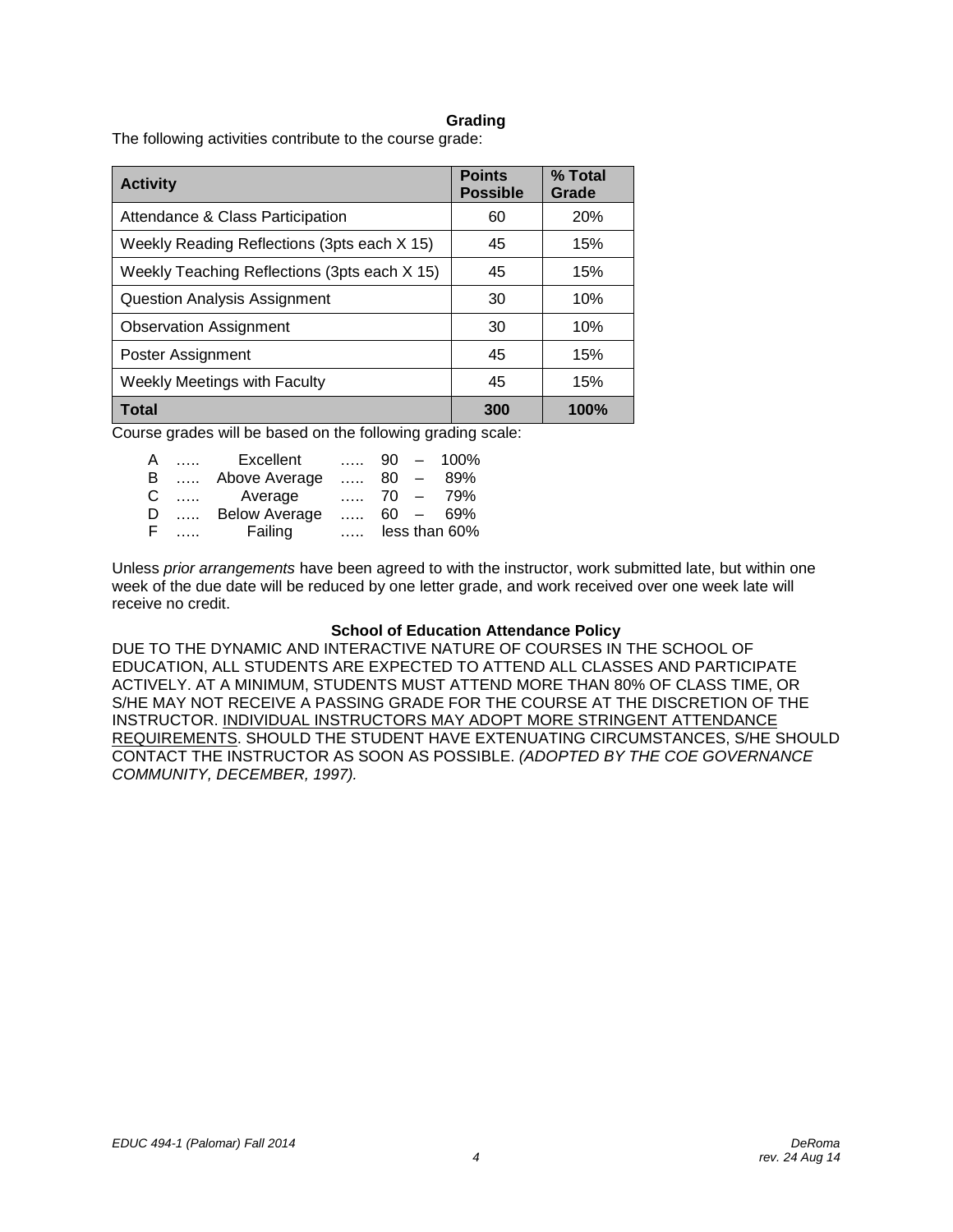# **TENTATIVE\* SCHEDULE**

| <b>Date</b>         | <b>Topic</b>                                                                 | <b>Reading/Assignment</b><br>(To be completed BEFORE class)                                                                                                                                                                                                                                                              |
|---------------------|------------------------------------------------------------------------------|--------------------------------------------------------------------------------------------------------------------------------------------------------------------------------------------------------------------------------------------------------------------------------------------------------------------------|
| Week 1<br>8/26/14   | Introduction to Being an LA<br><b>Discuss LA contracts</b>                   | <b>LA Entrance Survey</b>                                                                                                                                                                                                                                                                                                |
| Week 2<br>9/2/14    | Classroom Discourse: Dialogic versus<br>Univocal                             | Knuth, E., & Peressini, D. (2001). Unpacking<br>the nature of discourse in mathematics<br>classrooms. Mathematics Teaching in the<br>Middle School. 6(5). 320-325.<br>Week 1 Teaching & Reading Reflections                                                                                                              |
| Week 3<br>9/9/14    | Questions and Questioning Strategies<br>Discuss question analysis assignment | Trowbridge, L. W., Bybee, R. W., & Powell, J.<br>C. (2000). Questioning and discussion. In<br>Teaching secondary school science:<br>Strategies for developing scientific literacy<br>(1st ed). Upper Saddle River, NJ: Merrill.<br>Week Teaching & Reading Reflections<br>LA Contract - signed by professor              |
| Week 4<br>9/16/14   | Learning Theory I: Mental Models                                             | Redish, E. (1994). Implications of cognitive<br>studies for teaching physics. American<br>Journal of Physics. 62(9).<br>Week 3 Teaching & Reading Reflections                                                                                                                                                            |
| Week 5<br>9/23/14   | <b>Formative Assessment</b><br>Guest Speaker: Professor Ed Price             | Otero, V., Nathan, M. (2008). Preservice<br>Elementary Teachers' Views of Their<br>Students' Prior Knowledge of Science.<br>Journal of Research in Science Teaching.<br>Week 4 Teaching & Reading Reflections                                                                                                            |
| Week 6<br>9/30/14   | Mindsets<br>Discuss protocol for LA observation                              | Dweck, C. (2008). Mindsets and Math/Science<br>Achievement. Carnegie Corporation of<br>New York-Institute for Advanced Study<br><b>Commission on Mathematics and Science</b><br>Education<br>Week 5 Teaching & Reading Reflections<br>Question Analysis write-up due                                                     |
| Week 7<br>10/7/14   | <b>Student Ideas in Content Areas</b><br>Mid-semester feedback forms         | See miscellaneous articles posted on CC<br>relevant to topic areas.<br>Week 6 Teaching & Reading Reflections                                                                                                                                                                                                             |
| Week 8<br>10/14/14  | Cooperative Learning & Motivation                                            | Frey, N., Fisher, D., Everlove, S. (2009).<br>Defining Productive Group Work. In<br>Productive Group Work. Alexandria, VA:<br>ASCD.<br>Frey, N., Fisher, D., Everlove, S. (2009).<br>Promoting Face-to-Face interactions. In<br>Productive Group Work. Alexandria, VA:<br>ASCD.<br>Week 7 Teaching & Reading Reflections |
| Week 9<br>10/21/14  | Metacognition<br>Debrief observations                                        | Schoenfeld, A. (1987). What's all the fuss<br>about metacognition? In A. Schoenfeld<br>(Ed.) Cognitive Science and Mathematics<br>Education (pp. 189-215). Hillsdale, NJ:<br>Lawrence Erlbaum Associates.<br>Week 8 Teaching & Reading Reflections                                                                       |
| Week 10<br>10/28/14 | LA Celebration & Recruitment Event                                           | Week 9 Teaching & Reading Reflections<br>LA Observation write-up due                                                                                                                                                                                                                                                     |